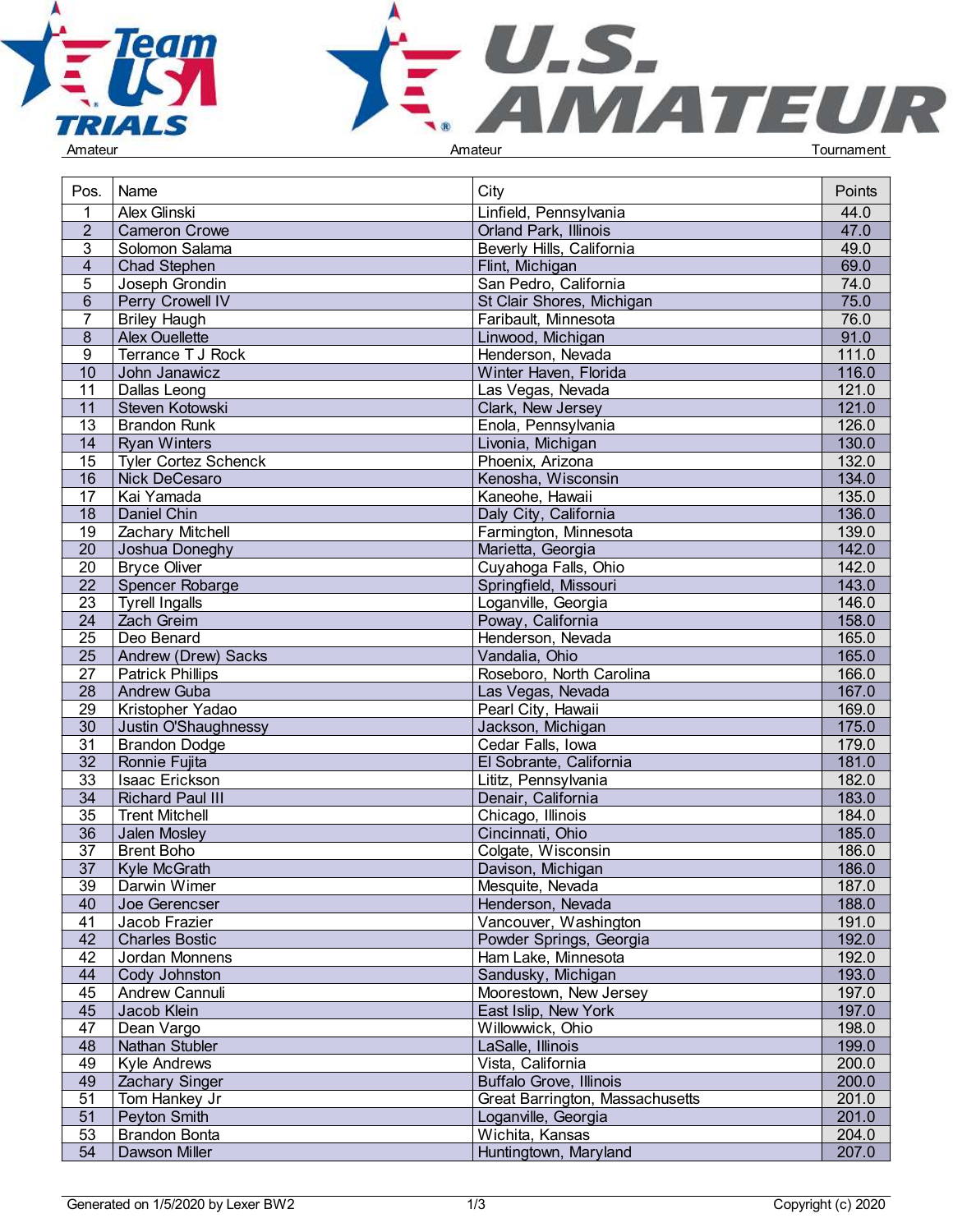



| Pos.            | Name                       | City                       | Points |
|-----------------|----------------------------|----------------------------|--------|
| 55              | Logan Williams             | Anchorage, Alaska          | 208.0  |
| $\overline{56}$ | Nick Larsen                | Cape Coral, Florida        | 212.0  |
| $\overline{57}$ | <b>Blake Earnest</b>       | Wood River, Nebraska       | 215.0  |
| 58              | James Bennett              | Huntingtown, Maryland      | 218.0  |
| 59              | Randal Dunbar              | Milford, Massachusetts     | 219.0  |
| 60              | Adam Glickman              | New York, New York         | 220.0  |
| 61              | Ryan Lee                   | Tempe, Arizona             | 223.0  |
| 62              |                            | Lewisburg, Pennsylvania    | 225.0  |
|                 | <b>Anthony Neuer</b>       |                            |        |
| 63              | <b>Brett Lloyd</b>         | Knightdale, North Carolina | 226.0  |
| 64              | Anthony Schanen            | Glendale, California       | 228.0  |
| 64              | Alec Keplinger             | Coldwater, Michigan        | 228.0  |
| 66              | <b>Timothy Gruendler</b>   | St. Louis, Missouri        | 230.0  |
| 67              | <b>Cerell Cardines</b>     | Las Vegas, Nevada          | 236.0  |
| 67              | <b>Daniel Hall</b>         | Slaton, Texas              | 236.0  |
| 69              | Dakota Solonka             | Indianapolis, Indiana      | 239.0  |
| 70              | <b>Gabriel Alvarez</b>     | Wichita, Kansas            | 242.0  |
| 70              | Steven Faulkner            | Butner, North Carolina     | 242.0  |
| 72              | Jacob Mullen               | Bellingham, Washington     | 243.0  |
| 73              | <b>Kerry Martinez</b>      | Chandler, Arizona          | 245.0  |
| 73              | <b>Thomas McNeal</b>       | Snohomish, Washington      | 245.0  |
| 75              | Ryan Carlisi               | Trenton, New Jersey        | 249.0  |
| 76              | <b>Brandon Brown</b>       | Ham Lake, Minnesota        | 250.0  |
| 77              | Julian Michael Salinas     | Richmond, Texas            | 254.0  |
| 77              | <b>Blake Martin</b>        | Oakdale, Minnesota         | 254.0  |
| 79              | Michael Harmon Jr          | Rockledge, Florida         | 263.0  |
| 80              | <b>Tyler Trombetta</b>     | Highland, Indiana          | 264.0  |
| 81              | Duncan Whitaker            | Poulsbo, Washington        | 268.0  |
| 82              | Ian Dohan                  | Tampa, Florida             | 271.0  |
| 82              | Zack Denton                | Waverly, Iowa              | 271.0  |
| 82              | Daniel Hong                | Fullerton, California      | 271.0  |
| $\overline{82}$ | Joey Ocello                | Neptune, New Jersey        | 271.0  |
| $\overline{86}$ | Lamaki Welch               | Ontario, California        | 277.0  |
| 87              | Ashton Yamasaki            | Portland, Oregon           | 278.0  |
| $\overline{88}$ | Leoj Chin                  | Montclair, California      | 282.0  |
| 89              | Killian Kilpatrick         | Erie, Pennsylvania         | 284.0  |
| 90              | Maxwell Roers              | Maple Grove, Minnesota     | 285.0  |
| 91              | John Nicholas Sommer       | Roscoe, Illinois           | 287.0  |
| 92              | <b>Grant Oehler</b>        | Carmel, Indiana            | 292.0  |
|                 |                            |                            |        |
| 93              | Avery Wolf                 | Highland Park, Illinois    | 299.0  |
| 93              | Kirk Mowl                  | Ormond Beach, Florida      | 299.0  |
| 95              | Cotie Holbek               | Burlington, Wisconsin      | 302.0  |
| 96              | <b>Carter Milasinovich</b> | Macomb, Michigan           | 306.0  |
| 97              | Devin Flowers              | Rosedale, New York         | 308.0  |
| 98              | Alexander Hoffman          | Newark, Ohio               | 313.0  |
| 99              | Silas Lira                 | Tampa, Florida             | 314.0  |
| 100             | Matteo Cittadino           | Fairport, New York         | 321.0  |
| 101             | Joshua Zilk                | Virginia Beach, Virginia   | 332.0  |
| 102             | John Haynes                | Taylors, South Carolina    | 335.0  |
| 103             | Costa Gastouniotis         | Goleta, California         | 337.0  |
| 104             | Jacob Dunnum               | La Crosse, Wisconsin       | 340.0  |
| 105             | Cody Stermer               | Richfield, Utah            | 342.0  |
| 106             | Josh Kennedy               | Blaine, Minnesota          | 343.0  |
| 106             | Chase Fernandez            | Pearl City, Hawaii         | 343.0  |
| 106             | Matthew LaBonte            | Oak Lawn, Illinois         | 343.0  |